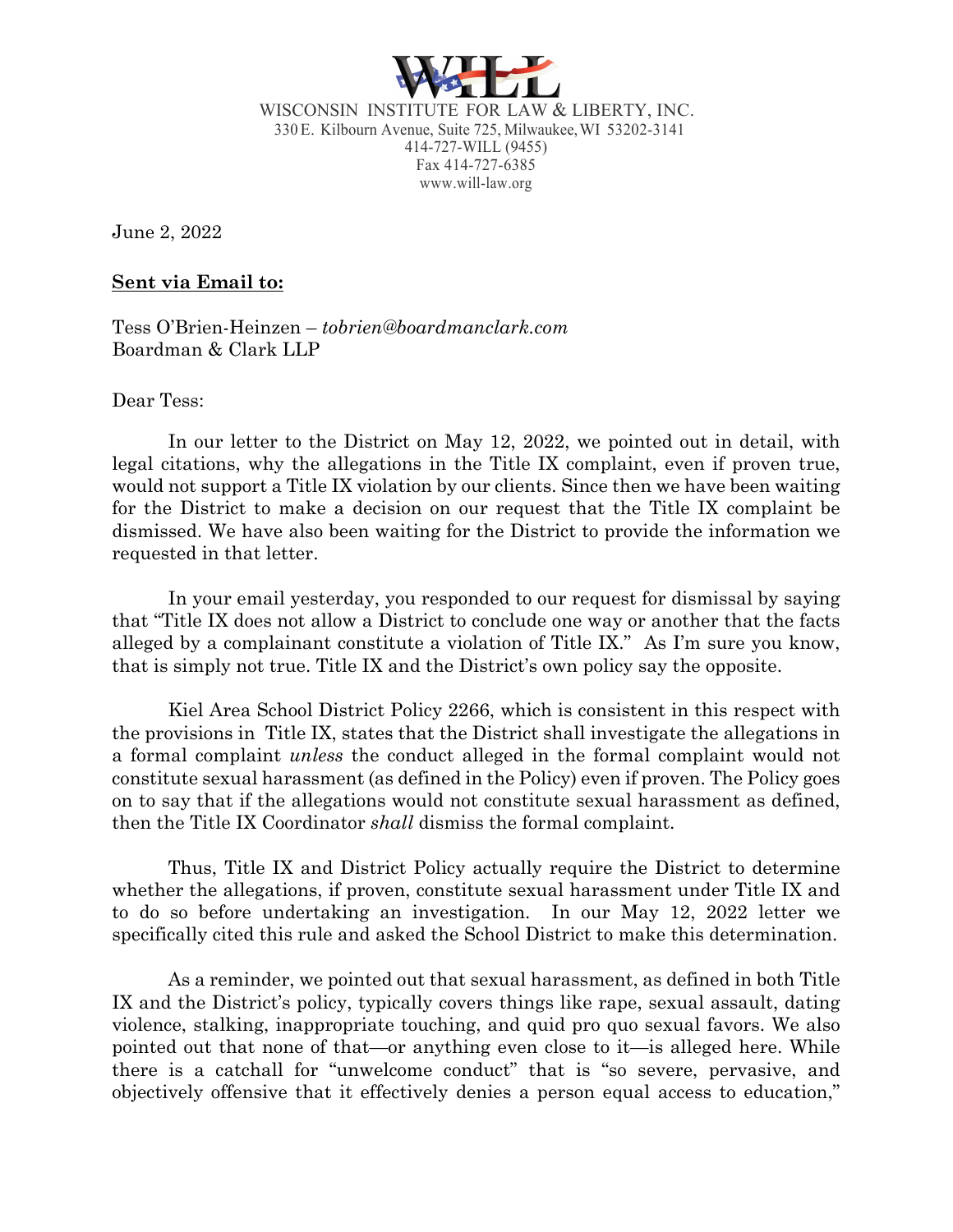*Davis v. Monroe County Board of Education*, 526 U.S. 629 (1999); 34 CFR § 106.30, courts have made clear that this high standard does not cover "commonplace schoolyard altercations, [such as] name-calling, teasing, and minor physical scuffles," "even where these comments target differences in gender." *Doe v. Galster*, 768 F.3d 611, 618 (7th Cir. 2014).

The formal complaint itself says that it is based on "mispronouning." As we pointed out in our previous letter, the use of biologically correct pronouns is not sexual harassment under Title IX, and is also speech protected by the First Amendment. We also explained that none of the "other conduct" described in the statement from the music teacher comes remotely close to sexual harassment.

The District has proposed an informal resolution process under Title IX. We are declining that option. As should be clear, we do not believe that any part of Title IX applies here, including the Title IX informal resolution process.

We are specifically requesting that the Title IX Coordinator make the determination required by the Policy and determine that the complaint be dismissed. It would certainly be appropriate for the Title IX Coordinator to give the complainant the opportunity to respond to our request and we would not object to the Coordinator doing so. We would also like to reply if there is a response.

In our view, there are two main options for the District at this point: 1. Dismiss the Title IX complaint and investigation, as required, and then we'll work through whatever remains; or 2. If the District will not dismiss the Title IX complaint, give us an explanation as to why not, and then we can go through the formal Title IX process and we will present all of our defenses both substantive and procedural.

We are open to discussions with the District and with the complainant as to other methods of resolution (though we do not see what other options there are at this point), but not as part of what we see as an illegitimate Title IX investigation, and not until the District has shared the information we have requested under both district policy and open records law, which the District still has not provided. And the meeting would only be with lawyers, parents, and District personnel, to discuss some other resolution that the District would need to propose and describe.

Finally, since we still have not received any of the information we requested, we want to reiterate our various requests:

1. An explanation of the timing issues regarding the date of the Title IX complaint and the statement from the music teacher, including all records that would show the date the Title IX complaint was prepared by Ms. Kautzer, the date the music teacher prepared her statement, and the date the statement was sent to Ms. Kautzer;